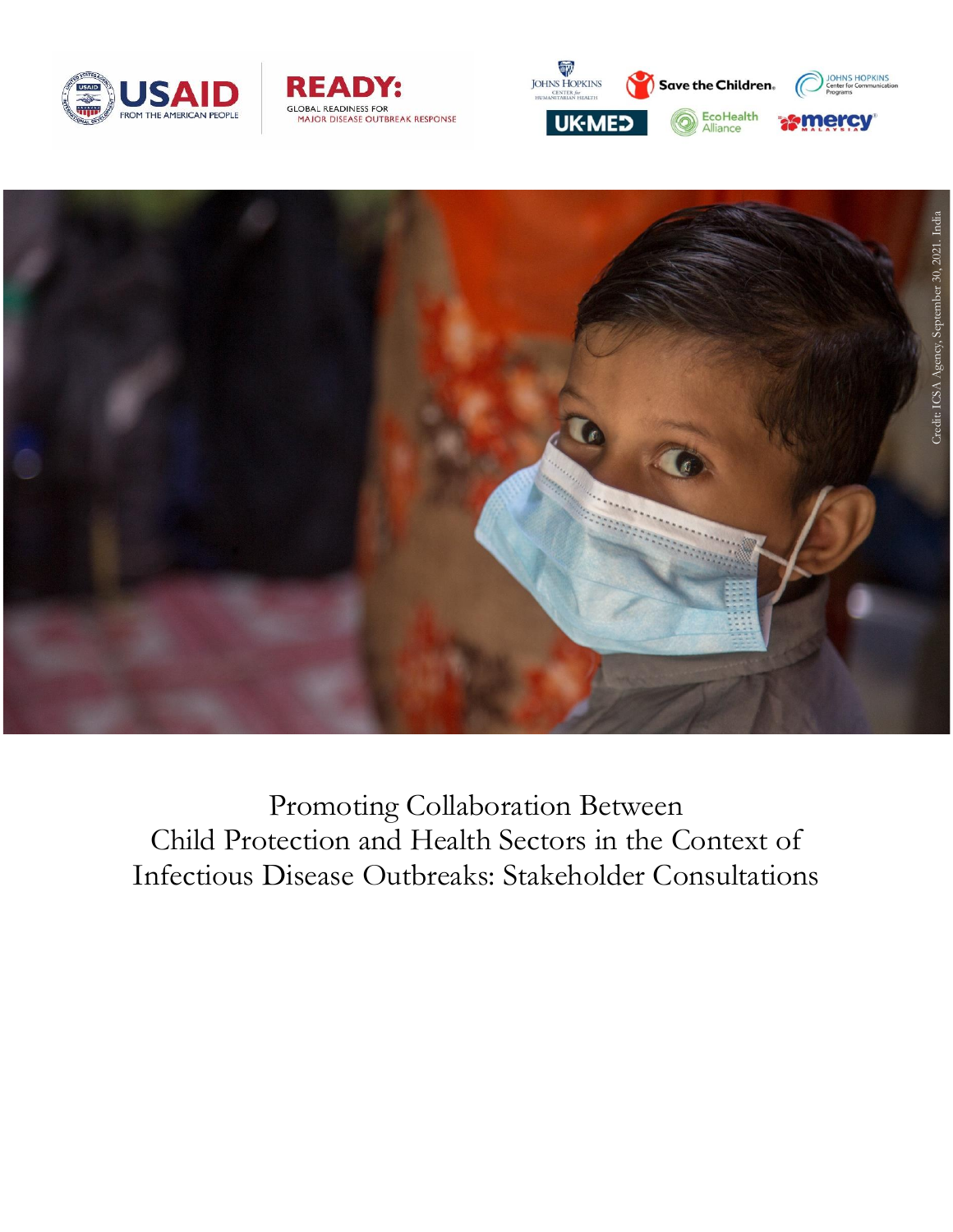## **ACKNOWLEDGEMENTS**

The stakeholder consultations summarized in this report were undertaken by independent consultants, Nidhi Kapur and Hannah Thompson, on behalf of the READY initiative. Technical support and oversight were provided by Lauren Murray, READY's Child Protection Lead. READY would like to thank all key informants who invested time sharing their perspectives and experiences and acknowledge their contribution to promoting closer future collaboration between Health and Child Protection actors in the context of infectious disease outbreaks.

December 2021

READY Initiative Save the Children 899 North Capitol Street NE, Suite 900 Washington D.C. 20002

This summary report is made possible by the generous support of the American people through the United States Agency for International Development (USAID). The contents are the responsibility of the READY Initiative and do not necessarily reflect the views of USAID or the United States Government.  Led by Save the Children, READY is implemented in partnership with the Johns Hopkins Center for Humanitarian Health, the Johns Hopkins Center for Communication Programs, UK-Med, EcoHealth Alliance, and Mercy Malaysia.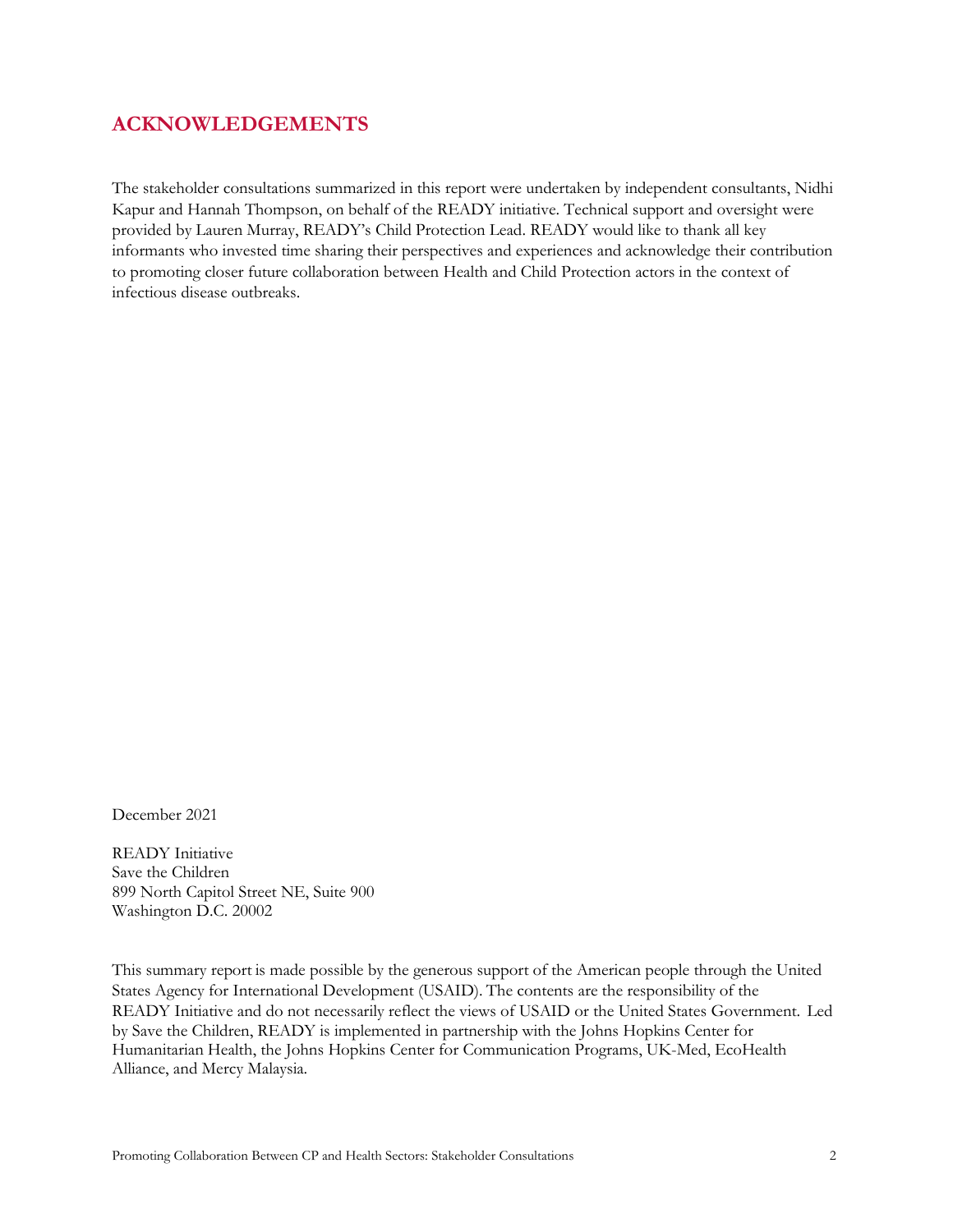## **1. BACKGROUND**

In 2018, the United States Agency for International Development (USAID) Bureau of Humanitarian Assistance (BHA) funded Save the Children to lead a three-year global initiative to augment capacity for humanitarian response to major disease outbreaks. Through a consortium of partners, this initiative, known as READY, supplements existing efforts to build and retain capacity among operational consortium members, nongovernmental organizations (NGOs), and other stakeholders to be able to respond to major outbreaks more quickly and effectively. It promotes an integrated and multi-sectoral approach to outbreak response to holistically meet the needs of affected communities, with community engagement and communications at the center. READY prioritizes diseases with major epidemic or pandemic potential, specifically water-borne, respiratory, and bodily fluid transmission pathways.

## **2. OBJECTIVES**

Global evidence from past infectious disease outbreaks has repeatedly underscored an increased incidence of child protection issues<sup>1</sup> – specifically higher numbers of children facing abuse, violence, exploitation, and/or neglect. Children's biological and behavioral susceptibility to certain infectious diseases can be compounded by the potential ways in which public health measures designed to contain and control virus transmission may disrupt daily lives during and after an outbreak.<sup>2</sup>

The unprecedented COVID-19 pandemic, its impact on children, and the lessons learned from it so far have led READY and its strategic partners to prioritize improved coordination and collaboration between Child Protection and Health actors. While previous responses to infectious disease outbreaks, such as Ebola and Diphtheria, highlighted the need for Child Protection and Health actors to work together – for example through ensuring safe alternative care options for unaccompanied or orphaned children, or child-friendly messaging – the COVID-19 response in humanitarian contexts spotlighted the necessity of and challenges related to integrated programming. Indeed, the pandemic has unequivocally demonstrated the need for increased attention and guidance to be provided on both the how and why of integrated programming.

In an effort to support evidence generation and development of guidance on integrated programming, READY undertook a series of stakeholder consultations to examine key challenges, best practices, and successes of integrated Child Protection and Health programming during the current pandemic and past epidemics and outbreaks. Specifically, these consultations aimed to:

- 1) Identify best practices and successes of integrated Child Protection and Health responses
- 2) Name and understand gaps and bottlenecks to designing and implementing an integrated response
- 3) Collate recommendations to ensure integrated programming in future

This work aims to uplift Standard 24 of the Minimum Standards for Child Protection in Humanitarian Action (CPMS)<sup>3</sup> with the goal of better preparing both Health and Child Protection actors for future infectious disease outbreaks. This report documents key reflections and recommendations linked to inter-sectoral collaboration gleaned from consultations with key informants.

 $\overline{\phantom{a}}$ <sup>1</sup> UNICEF Innocenti (2020), Impacts of Pandemics and Epidemics on Child Protection: Lessons learned from a rapid review in the context of COVID-19, available at: [https://www.unicef-irc.org/publications/pdf/WP-2020-05-Working-Paper-Impacts-Pandemics-](https://www.unicef-irc.org/publications/pdf/WP-2020-05-Working-Paper-Impacts-Pandemics-Child-Protection.pdf)[Child-Protection.pdf.](https://www.unicef-irc.org/publications/pdf/WP-2020-05-Working-Paper-Impacts-Pandemics-Child-Protection.pdf)

<sup>2</sup> The Alliance for Child Protection in Humanitarian Action (2018), Guidance Note: Protection of children during infectious disease outbreaks, available at: [https://alliancecpha.org/en/child-protection-online-library/guidance-note-protection-children-during](https://alliancecpha.org/en/child-protection-online-library/guidance-note-protection-children-during-infectious-disease)[infectious-disease.](https://alliancecpha.org/en/child-protection-online-library/guidance-note-protection-children-during-infectious-disease)

<sup>3</sup> The 2019 edition of the Minimum Standards for Child Protection in Humanitarian Action (CPMS) is available at: [https://alliancecpha.org/en/CPMS\\_home.](https://alliancecpha.org/en/CPMS_home)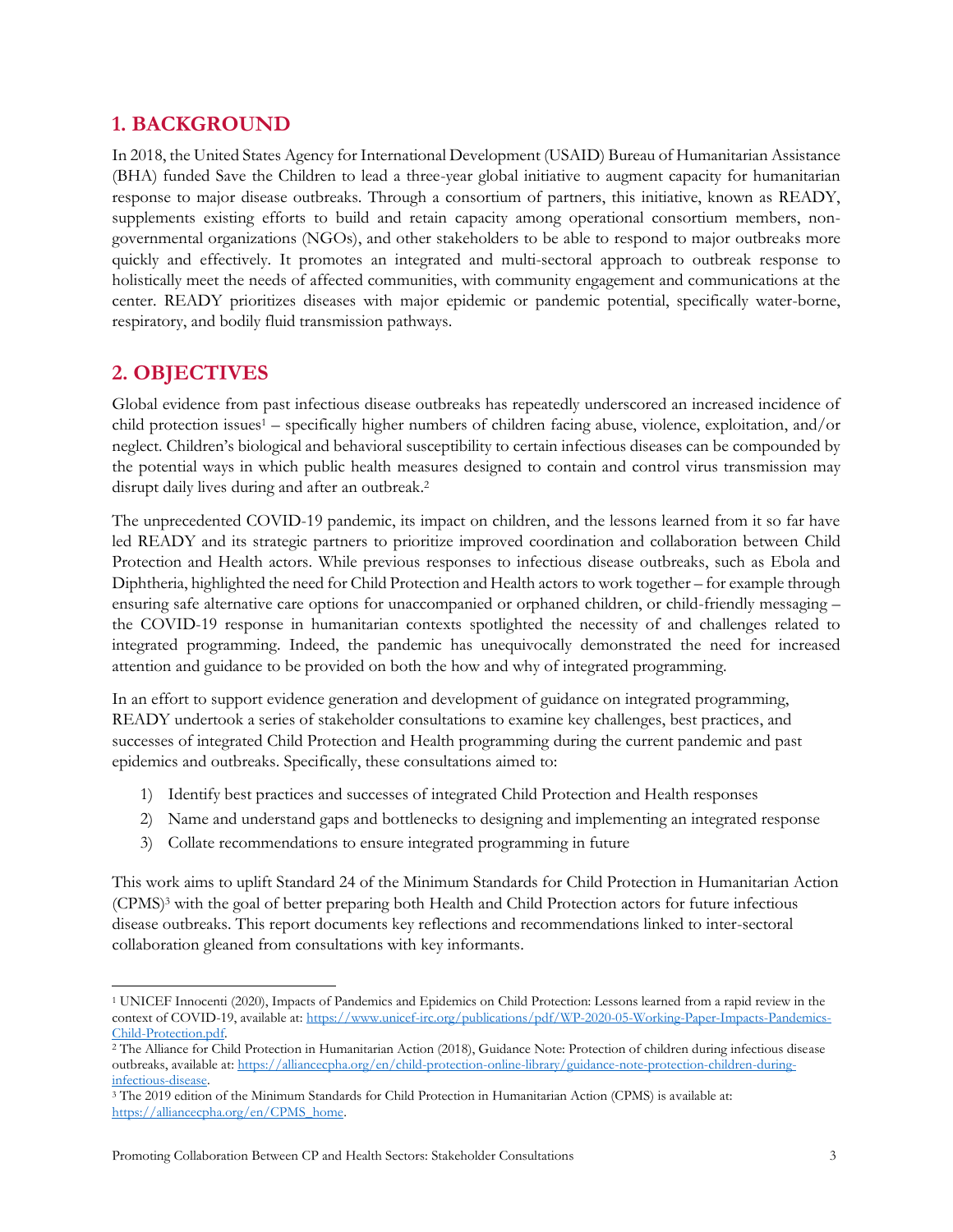# **3. METHODOLOGY: STAKEHOLDER CONSULTATIONS**

An overview of the methodology for the stakeholder consultations is provided below.

- A Steering Committee was established in May 2021 to bring together colleagues from the Child Protection Area of Responsibility (CP AoR), Global Health Cluster (GHC), Mental Health and Psychosocial Support (MHPSS) Reference Group, and the International Rescue Committee (IRC) to:
	- Serve as key contacts on behalf of their agency;
	- Provide regular technical oversight and direction to the consultation process;
	- **Facilitate the collection of key documents for the desk review particularly those that were not** publicly available;
	- I lointly identify key informants for in-depth consultation as part of actor mapping and to facilitate scheduling and participant uptake;
	- Review and provide timely and consolidated feedback on draft deliverables, as well as validate final deliverables.
- Prior to beginning the consultation process, a light desk review was conducted to identify countryspecific documents (including Standard Operating Procedures, guidance notes, job aids, etc.) created by colleagues to support collaboration and coordination between Child Protection and Health actors. This desk review initially included documents sourced from Steering Committee members and evolved to encompass further materials shared by key informants.
- With the support of the Steering Committee, READY utilized a purposive sampling approach to conduct a total of 32 key informant interviews (KIIs) between May and June 2021.
	- Key informants represented different sectors and technical areas including Child Protection (17 key informants), Health (13 key informants), and Education in Emergencies (2 key informants)
	- Key informants were sourced from a range of organizations and networks, including from the following groups: the Learning & Development Working Group of The Alliance for Child Protection in Humanitarian Action (Alliance), the Interagency Network for Education in Emergencies (INEE), the Child Protection Area of Responsibility (CP AoR), the MHPSS Reference Group, the Better Care Network, the Global Coalition to Protect Education from Attack (GCPEA), United Nations (UN) agencies including UNICEF, UNHCR, the World Health Organization (WHO), and the International Labor Organization (ILO), and international non-governmental organizations (INGOs) including: Save the Children, Plan International, IRC, Action Contre la Faim, World Vision, International Medical Corps, Humanity & Inclusion.
	- KIIs primarily sought to (1) understand informants experience in working on infectious disease outbreaks with varying degrees of sectoral integration vis-à-vis Child Protection and Health, (2) explore key gaps, identify opportunities, and document successes, and (3) understand informants' recommendations to ensure the integration of child protection considerations into preparedness and response efforts.
	- Informed consent was sought at the beginning of each key informant interview and responses from key informants were anonymized to uphold confidentiality.

# **4. KEY REFLECTIONS**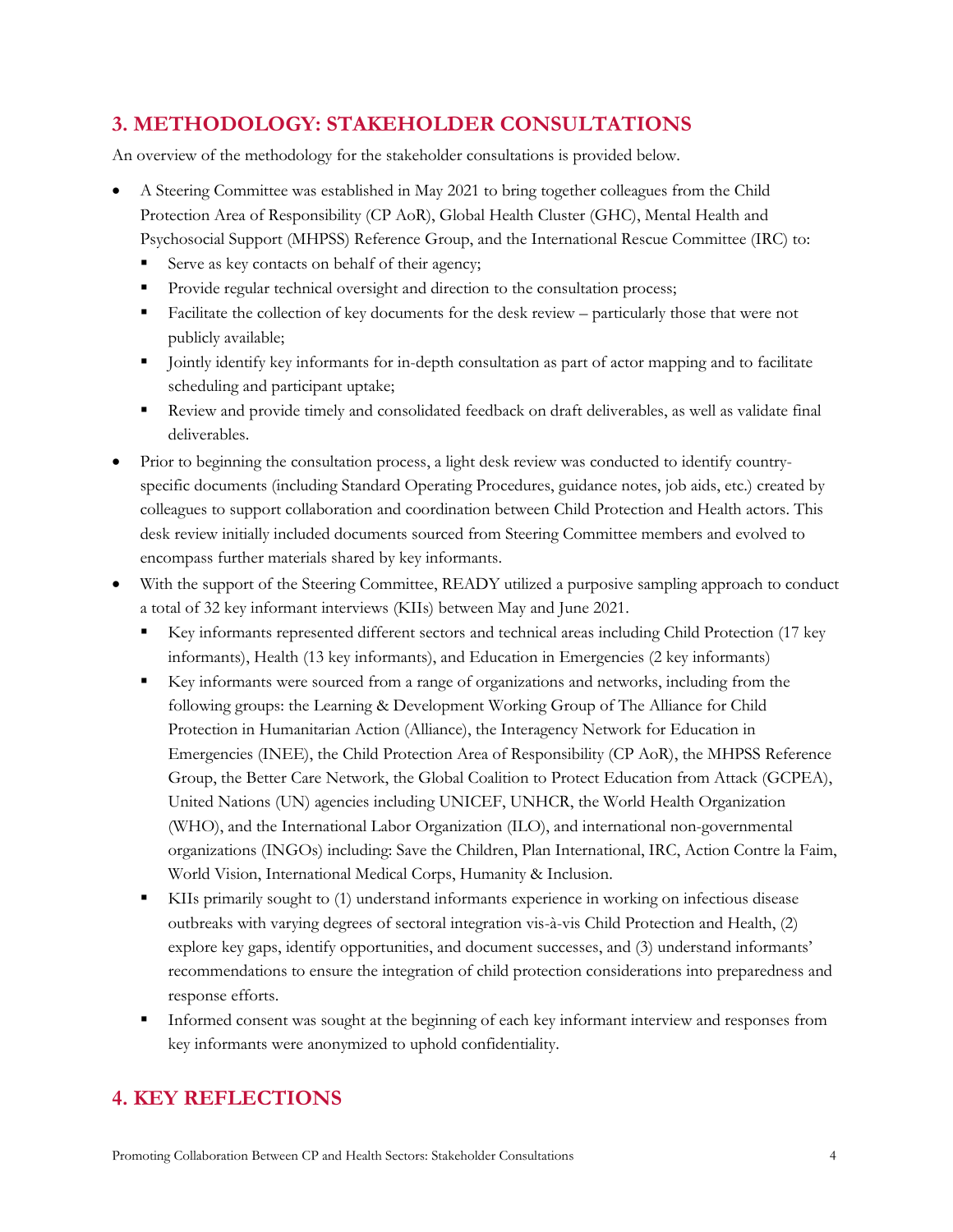In undertaking stakeholder consultations, a number of barriers and challenges to sectoral collaboration in the context of infectious disease outbreaks were collectively identified by Health and Child Protection practitioners. A high-level summary of these reflections has been grouped thematically below:

### **Constraints linked to time and rapidity of response:**

- Some stakeholders felt that a combination of time constraints, personnel shortages, and work overload made intersectoral collaboration more difficult to achieve, especially in outbreaks that require a rapid response.
- These constraints were often exacerbated by a lack of preparedness or comprehensive scenario planning prior to an outbreak.

### **Disparities in sectoral norms, attitudes, and knowledge:**

- The misperception that child protection is a 'nice to have' but not a necessity was highlighted as a potential attitudinal barrier to prioritizing the needs of children and caregivers, particularly in the early stages of response.
- Differences in academic background were also seen to influence ways of working. For example, clinical staff may be more inclined to be trained to be logical and procedural, following a linear series of steps, while Child Protection practitioners are trained to look at the holistic environment of a child beyond the clinical setting. Many stakeholders felt that Child Protection practitioners may therefore be more likely to identify and address concerns arising from the intersection between viral characteristics (mode of transmission etc.) and the (often unintended or corollary) effects of the infection prevention and control (IPC) measures/messages needed to control the outbreak.
- Stakeholders also indicated that a lack of knowledge of other sectors can limit the ability of individuals to identify points of convergence and ways of working together.

### **Individual, interpersonal, and institutional factors:**

- A number of stakeholders noted that successful collaboration was often a function of individual personalities or a by-product of how long key personnel had been in their position.

### **The risk of silos due to the humanitarian cluster system:**

Several stakeholders felt that by its very nature, the humanitarian cluster system can perpetuate silos among sectors and that intentionality is required to overcome these silos by proactively pushing for an integrated response as a benchmark of quality.

### **Limitations linked to donors, funding mechanisms, and financing:**

- While some donors are always multisectoral in nature (Pooled Fund, for example) and some can be champions for holistic programming, stakeholders reported that many donors can be more sectorspecific, rendering the task of integrated response more difficult.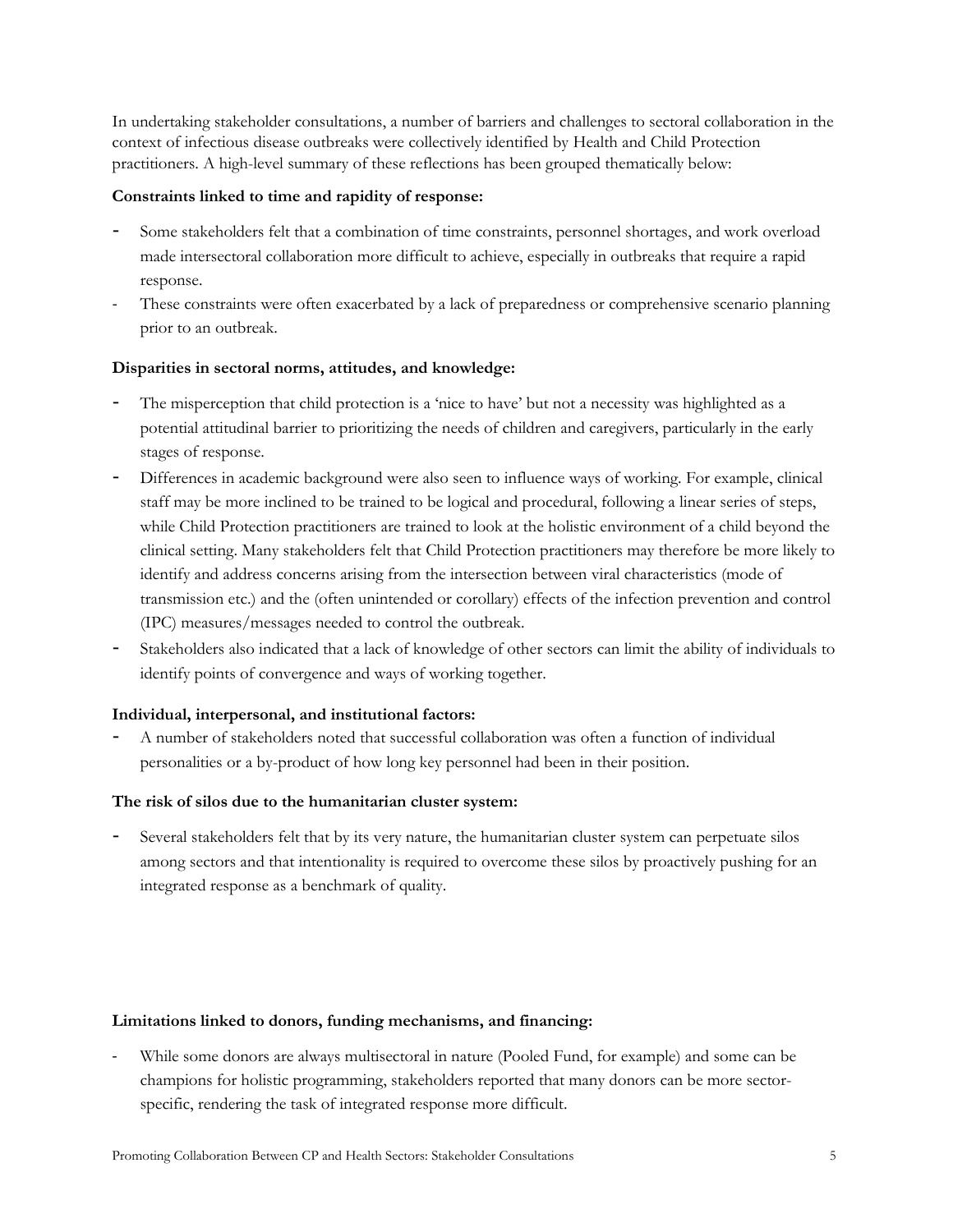### **Cyclical versus novel outbreaks:**

- In contexts where certain infectious diseases tend to be endemic and outbreaks are repeatedly managed, stakeholders felt that there may be more opportunities for consistent sectoral collaboration as the working relationships and outbreak response are iterative in nature.
- In Yemen, for example, the potential for cholera outbreak and its implications are highlighted within the Integrated Famine Risk Reduction Strategy,<sup>4</sup> which looks at the disease from an intersectoral perspective (i.e., if a child is immunocompromised due to malnutrition, they will also be more susceptible to diseases like cholera).
- Stakeholders noted that, in comparison, the novelty of COVID-19 has meant that there was little information at the outset regarding its transmission patterns and how to protect against infection, particularly given the presence of asymptomatic, yet infectious, cases. The global scale of the pandemic also meant that everyone was affected to some degree, in contrast to other infectious disease outbreaks that are more likely to be geographically constrained and where outside intervention (from unaffected areas/individuals) is typically possible.

### **Infected versus affected individuals:**

 $\overline{\phantom{a}}$ 

- Some infectious diseases primarily infect children, such as measles where the vast majority of patients are under age 2. In these cases, some stakeholders felt that the link between health and child protection might be clearer.
- With COVID-19, however, children constitute significantly fewer case numbers than adults (often with less severe symptoms). There has been correspondingly less of a focus on children from Health practitioners. The reality that children have been highly affected by the pandemic, even if infection rates amongst children were lower, may have received less attention as a result, according to some key informants.

<sup>4</sup> Integrated Famine Risk Reduction Strategy: An Inter-Cluster Strategy to Prevent Famine in Yemen: A Case Study (July 2020), available at[: https://reliefweb.int/report/yemen/integrated-famine-risk-reduction-inter-cluster-strategy-prevent-famine-yemen-case](https://reliefweb.int/report/yemen/integrated-famine-risk-reduction-inter-cluster-strategy-prevent-famine-yemen-case-study)[study.](https://reliefweb.int/report/yemen/integrated-famine-risk-reduction-inter-cluster-strategy-prevent-famine-yemen-case-study)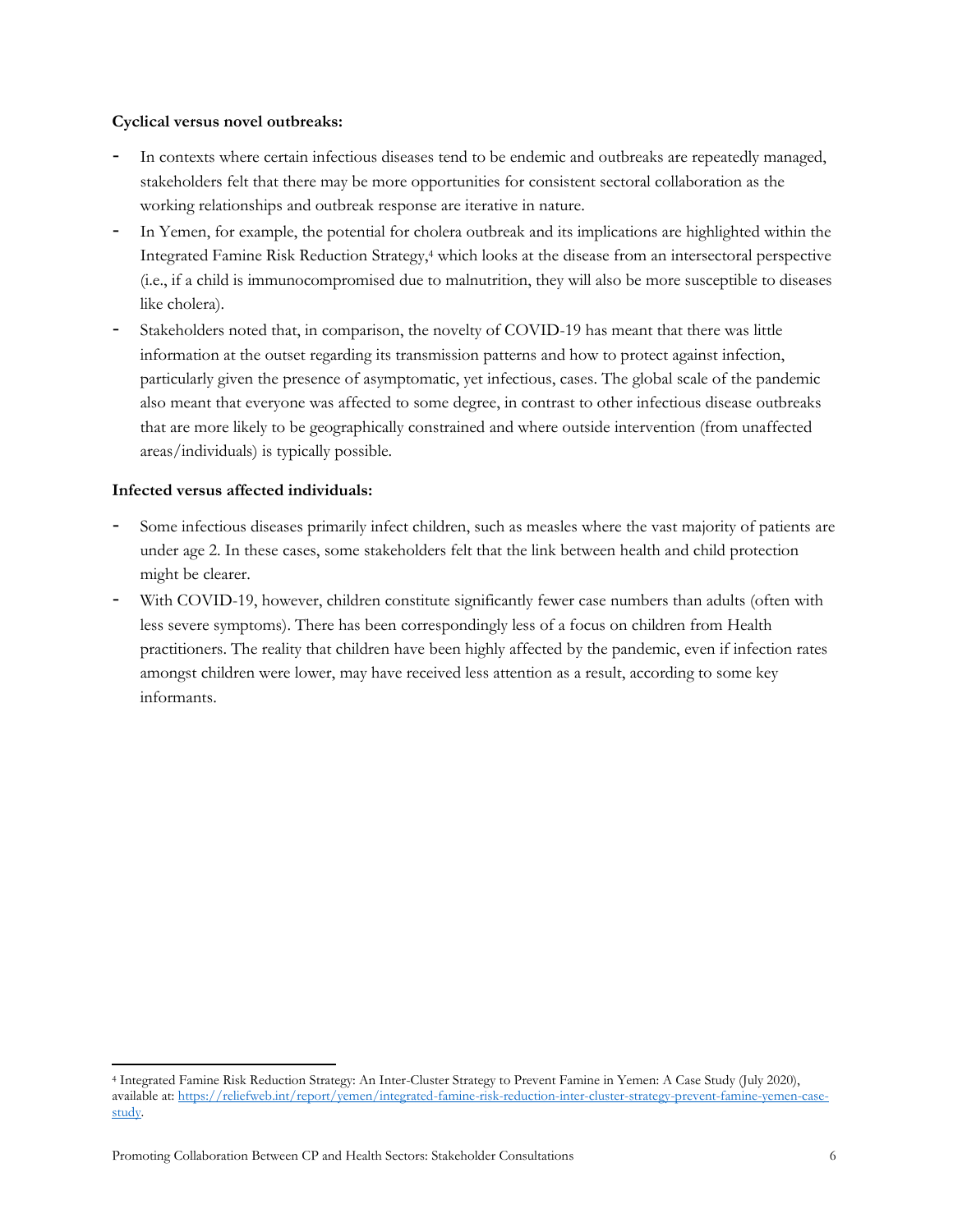# **A Case Study in Sectoral Collaboration: Cox's Bazar, Bangladesh**

At the onset of the COVID-19 pandemic, the child protection sub-sector in Cox's Bazar, Bangladesh was quick to integrate child protection considerations into the health-led response:

- o At a time when health counterparts were overrun with requests from all sectors, the child protection sub-sector set up a small, time-bound and task-oriented ad hoc working group responsible for looking specifically at the question of child protection and health in the context of COVID-19 (another working group was set up for child protection and WASH).
- o The Child Protection sub-sector took the initiative to proactively approach their sectoral colleagues and ask what kind of support would be most useful. They were responsive to identified needs by shouldering the bulk of the ensuing work (cognizant that Health counterparts were overloaded). Health colleagues, for their part, were open to cooperation and proactive in providing personnel for trainings and in reviewing key documents.
- o The primary focus was critical scenarios in which children could be separated from caregivers. Additionally, the group focused on the need to provide MHPSS services if children or caregivers were admitted.
- o An interim guidance note was drafted by Child Protection colleagues, reviewed by Health colleagues, and validated by both. In 2020, 137 health workers were subsequently trained in small, in-person batches by Child Protection leads to become 'child carers' to provide 24/7 support to children in treatment centers where Child Protection practitioners did not otherwise have access. Child Protection volunteers were able to secure entry in quarantine centers. Toys and books were made available for use in facilities as well.
- o The interim guidance note has since been updated and a second cohort of health workers have been trained using virtual platforms in 2021.

# **5. RECOMMENDATIONS FOR WAYS FORWARD**

During the course of stakeholder consultation, key informants identified a number of key recommendations to promote closer collaboration between Child Protection and Health sectors in future outbreak responses. Potential 'success' factors for effective communication, coordination, and collaboration between Child Protection and Health actors were largely based on past and current experience working in infectious disease outbreak preparedness and response. While recommendations will likely require contextualization depending on the type, scale, or location of an infectious disease outbreak, they are outlined below:

### **Develop a Theory of Change to explain the necessity of sectoral integration and clarify the roles and responsibilities of each sector:**

- Present the integration of child protection considerations as an opportunity to meet the needs of a large cohort of the population (i.e., typically 40-50% of national demographic).
- Show how child protection can serve as an 'enabler' to the success of other sectoral objectives. Similarly, demonstrate how health practitioners/facilities can act as an important entry point for safe identification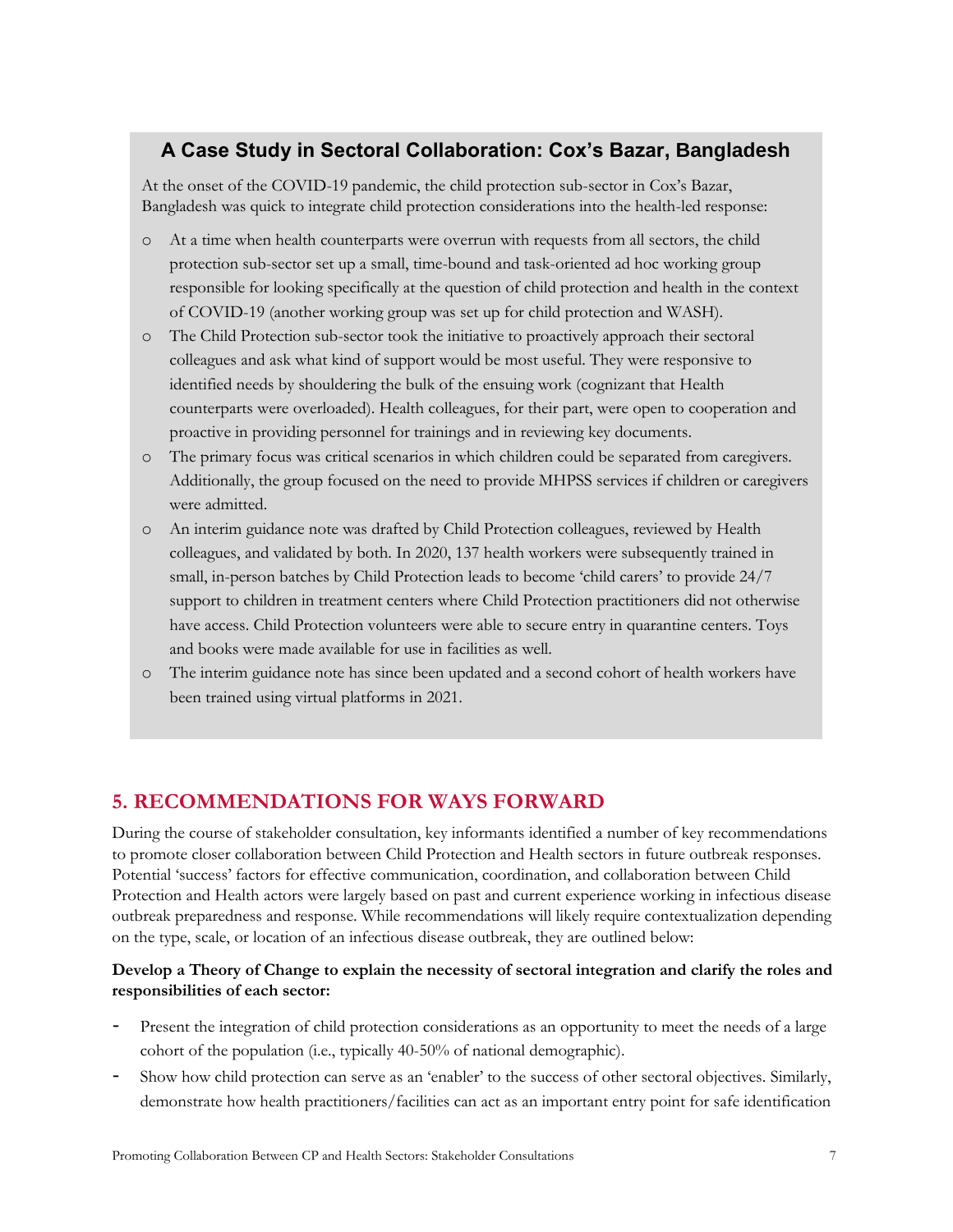and referrals of child protection risks and the prevention of sexual abuse and exploitation (PSEA), as well as for identifying risks and mitigating potential inadvertent harm that may arise from IPC measures such as family separation.

- Use measurement tools, evidence reviews, and stock-taking exercises to grow an evidence base for the benefits of integrated response, build ownership, and influence resource allocations.
- Ensure that actors understand the importance of integration to shift norms by making clear not just *how* to do integration but *why*.

### **Prioritize preparedness:**

- Given the rapidity often required to respond to an infectious disease outbreak, greater emphasis must be placed on embedding child protection considerations during preparedness efforts so that the focus can be on the quality of response when an outbreak occurs.
- As a sector, health will typically have preparedness plans in place. Child protection actors need to be involved in the development of these plans to ensure child protection considerations and referral pathways are included as well as prepare their own sector-specific preparedness plans.

### **Maximize 'low hanging fruit' to make the case for integration:**

- Risk Communication and Community Engagement (RCCE) and MHPSS are two areas of work that naturally lend themselves to intersectoral collaboration and provide relatively 'quick wins'.
- RCCE strategies can often be adult-oriented and lack child-friendly messaging and imaging for different age brackets. Not only can child protection actors help fill this gap, tailoring interventions to children of varying ages, genders, and (dis)abilities, but they will also often have pre-existing links to communities and diverse platforms that can be leveraged during infectious disease outbreaks to increase understanding and uptake of recommended public health measures. Child protection actors can also lead on the development of a child-to-child methodology for raising awareness and adopting healthy behaviors.
- MHPSS interventions are cross-cutting and can support both child protection and health sectors. COVID-19 has put a spotlight on the importance of MHPSS for children and caregivers, and there is an opportunity to continue to strengthen this understanding to ensure a continuum of care during infectious disease outbreaks. The Social Service Workforce plays a key role at the frontlines given their engagement with families.

### **Make it easy to communicate, coordinate, and collaborate:**

- Identify personnel in key cluster coordination positions and cultivate a positive working relationship (especially at key junctures, such as rotation of staff).
- Establish clear and succinct Standard Operating Procedures for referrals and counter-referrals.
- Avoid jargon and use accessible language.
- Provide cluster coordinators and other key personnel with three bullet points of priority actions they can do to support integration of child protection considerations.